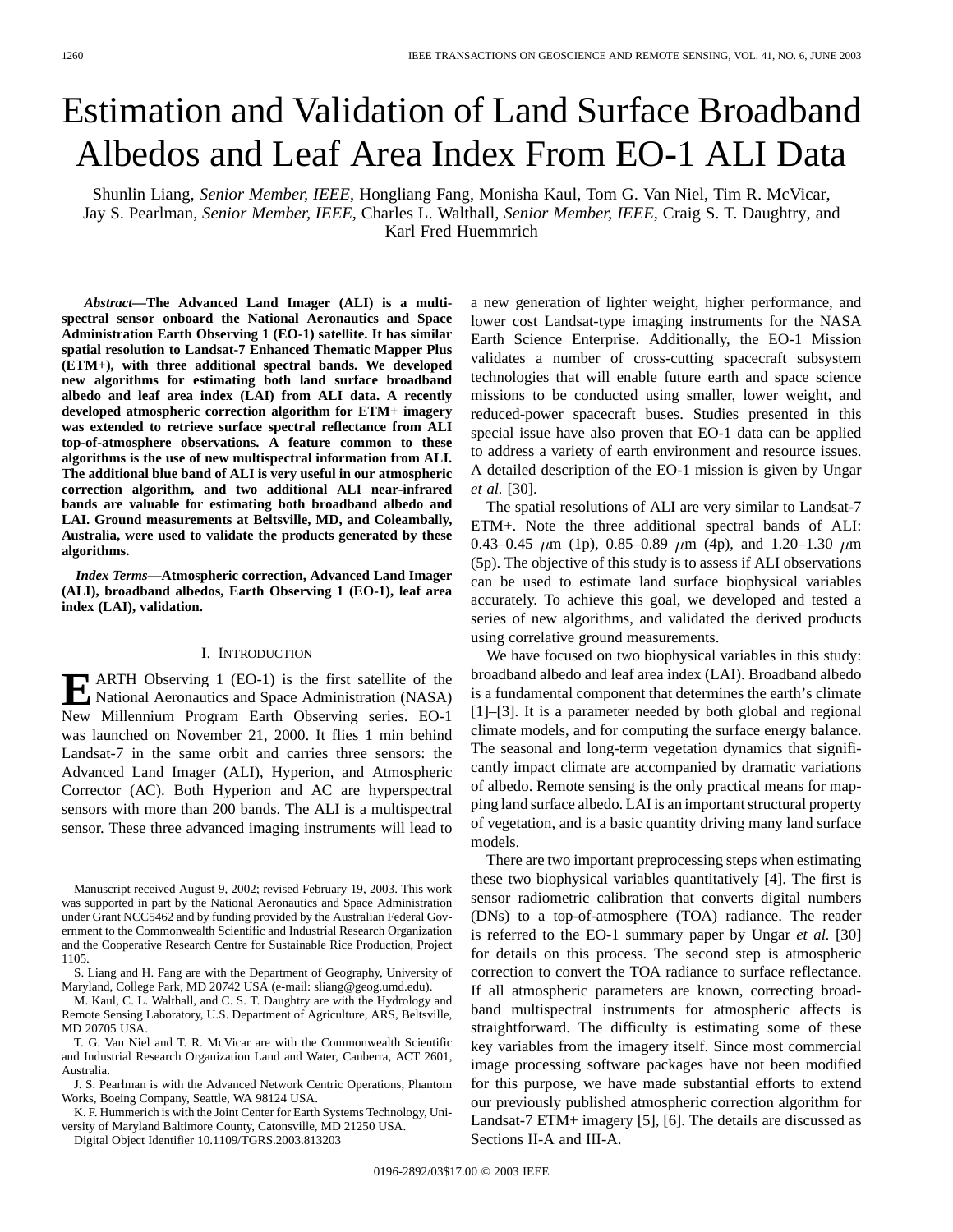There are two approaches for estimating land surface broadband albedo from multispectral remote sensing observations. The first builds on our understanding of physical processes. It consists of the following:

- 1) atmospheric correction that converts the TOA radiance to surface directional reflectance;
- 2) bidirectional reflectance distribution function (BRDF) modeling that converts directional reflectance to narrowband albedos;
- 3) narrowband-to-broadband spectral conversions (e.g., the Moderate Resolution Imaging Spectroradiometer (MODIS) albedo algorithm [7], [8]).

An advantage of using this approach is that we know where to improve the algorithms as more data are accumulated and as knowledge advances. The disadvantage is that any errors associated with each processing step may be propagated and significantly impact the accuracy of the final broadband albedo product.

The second approach for estimating land surface broadband albedo from multispectral remote sensing observations is a hybrid that combines extensive radiative transfer simulations (physical) with nonparametric regression methods (statistical). It directly links the TOA radiance to surface broadband albedo without performing different processes as per the first approach. This approach has been successfully used to estimate broadband albedo from MODIS data [9].

The first approach has been adapted for this study. A comparison of both approaches is planned for a future study using ALI data.

There has been a long history of estimating canopy LAI from multispectral satellite observations. The typical approaches include statistical regression based on vegetation indixes [10]–[12], optimization inversion [10]–[12], lookup table searching [13], [14], and hybrid inversion algorithms [15]–[17]. In this study, we employ the hybrid inversion method [18]. This approach combines our current understanding of radiation transfer in vegetation canopies and state-of-the-art statistical estimation techniques. The details are discussed as Sections II-C and III-C.

Validation of the products derived from satellite data has been an important part of this study. We conducted field campaigns at both Beltsville Agricultural Research Center (BARC), MD, and Coleambally Irrigation Area Region (CIAR), Australia. Extensive correlative measurements were made, and some ancillary information was also collected. The details will be presented in Section II-D.

# II. METHODS

A flowchart of methods is shown as Fig. 1. The absolute radiometric calibration generates the coefficients for converting DNs to TOA radiance. Following atmospheric correction to surface spectral reflectance, the retrieved surface reflectances are used to estimate both broadband albedo and LAI. Correlative surface measurements are then used to validate surface reflectance, broadband albedos, and LAI.



Fig. 1. Flowchart of methods.

#### *A. Atmospheric Correction*

Recently, we developed a new atmospheric correction algorithm to remove the heterogeneous aerosol effects of Landsat-7 ETM+ imagery [5]. The algorithm consists of five steps.

- Step 1) Distinguish hazy and clear regions using the visible bands (mostly contaminated by aerosols).
- Step 2) Group all pixels into clusters using near infrared (NIR) (these are less contaminated by aerosols).
- Step 3) Determine surface reflectance of clear pixels by searching lookup tables created from MODTRAN.
- Step 4) Match surface reflectance of hazy pixels with that of clear pixels.
- Step 5) Determine the aerosol optical depths of the hazy pixels with a spatial smoothing process.

This procedure has been used successfully to correct many hazy images. The retrieved surface reflectances have compared extremely well with correlative ground measurements [6].

This algorithm was modified to correct ALI imagery by adjusting the lookup tables for the ALI spectral response functions. One of the difficult tasks of this algorithm is distinguishing hazy pixels from clear pixels, especially when the background is very bright. At shorter wavelengths, surface reflectance tends to be lowered because of stronger atmospheric scattering. We have explored several methods for determining hazy regions on ETM+ imagery [5]. The clustering method gave the most satisfactory results for the first few shortwave bands. The extra blue band of ALI has contributed greatly to the success of this approach.

# *B. Narrowband-to-Broadband Albedo Conversion*

The algorithm we adapted for calculating surface broadband albedo consists of 1) atmospheric correction, 2) angular modeling of surface reflectance, and 3) narrowband-to-broadband albedo conversion. The procedure is illustrated in Fig. 2. The assumption of a Lambertian surface is used for the angular modeling, as there is not enough information available from ALI for an accurate angular model. Thus, the surface reflectance retrieved from the atmospheric correction step is equal to spectral albedos. The final step converts narrowband albedo to broadband albedo.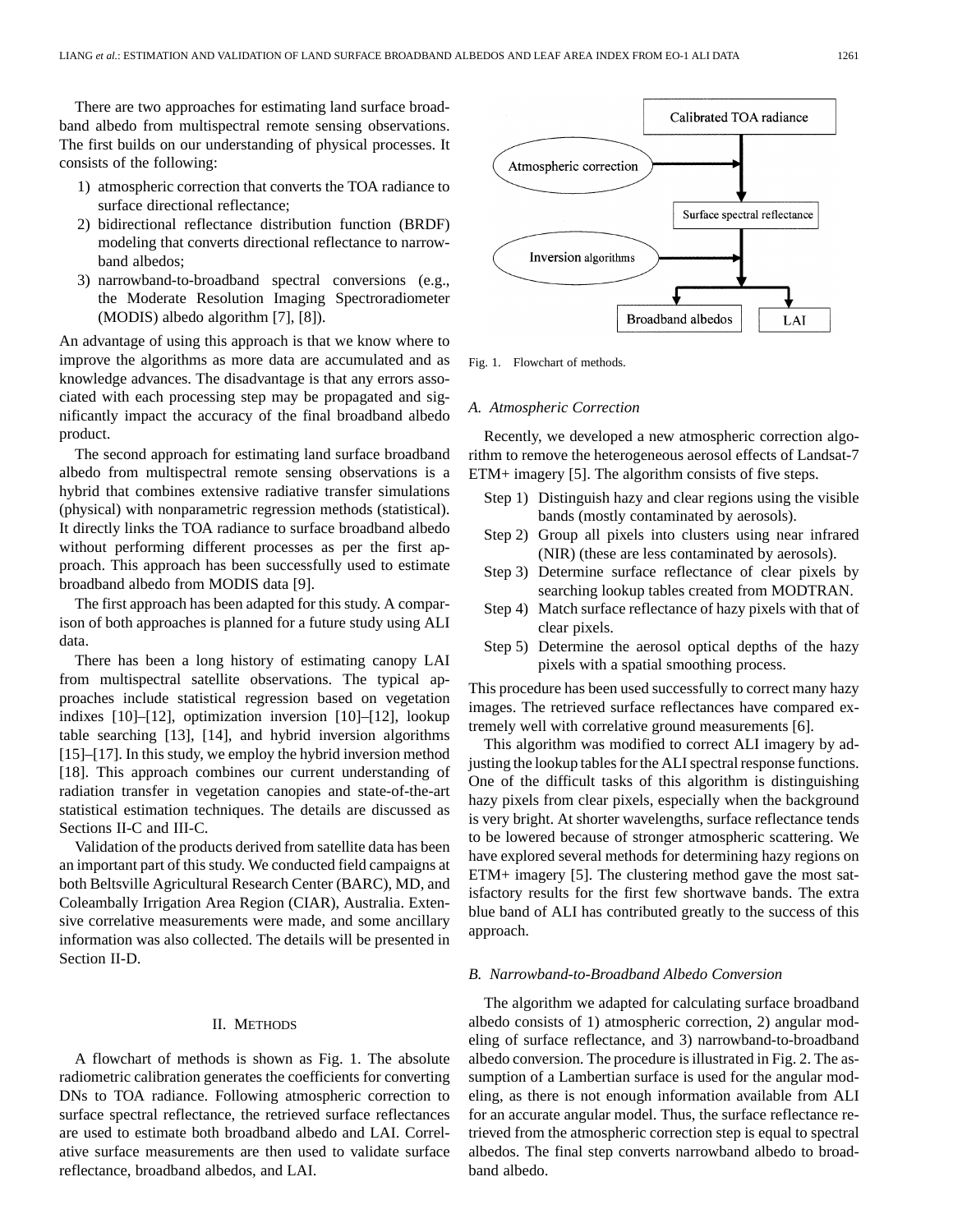

Fig. 2. Procedure for deriving surface broadband albedos. Note in this study BRDF modeling was not performed due to assumptions of a Lambertian surface. This is shown by the dashed line in the flowchart.

Conversion formulas exist in the literature that were developed from limited observations and/or simple radiative transfer simulations. These solutions are mainly for total shortwave broadband albedo. A procedure for determining the conversion coefficients for a variety of sensors based on extensive radiative transfer simulations and linear regression analysis was recently developed [19]. These formulas proved very accurate for predicting broadband albedo based on extensive ground measurements [20]. The same approach was applied here to establish conversion formulas for ALI. The MODTRAN atmospheric optics simulation model was used to simulate broadband albedo for a range of atmospheric conditions and surface reflectance spectra. Linear regression analysis is used to produce the conversion formulas.

Most studies in the literature provide conversion formulas for calculating only the total shortwave broadband albedo. The visible and NIR broadband albedos are quite often needed for land surface modeling. Moreover, both total visible and NIR broadband albedos are further divided into direct and diffuse albedos. Forexample,theNASAGoddardEarthObservationSystem–Data Assimilation System (GEOS–DAS) surface model [21], National Center for Atmospheric Research (NCAR) community climate model [1], and the simple biospheric model [22], [23] use all four broadband albedos of the visible and NIR region. It is desirable to generate direct and diffuse visible and NIR broadband albedo directly from satellite observations to calibrate and validate these land surface models.

The following are the formulas for converting ALI narrowband albedos to three broadband albedos (visible:  $0.4-0.7 \mu m$ ; NIR: 0.7–2.5  $\mu$ m; total shortwave: 0.35–2.5  $\mu$ m) based on the same procedure reported earlier [19], [20]:

$$
\begin{aligned} \alpha_{\mathrm{short}} = &0.3466r_{1{\mathrm{p}}}-0.1435r_1+0.2278r_2+0.0985r_3\\ &+0.0574r_4+0.2159r_{4{\mathrm{p}}}+0.0385r_5+0.1139r_{5{\mathrm{p}}} \\ &+0.0620r_7 \end{aligned}
$$

 $\alpha_{\rm vis} = 0.2812r_{1p} + 0.1248r_1 + 0.3592r_2 + 0.2353r_3$  $\alpha_{\rm vis-dif}=0.3824r_{1{\rm p}}+0.1138r_1+0.3366r_2+0.1681r_3$  $\alpha_{\rm vis\text{-}dir} = 0.2254r_{1p} + 0.1401r_1 + 0.3707r_2 + 0.2640r_3$  $\alpha_{\text{NIR}} = 0.2917r_4 + 0.2707r_{4\text{p}} - 0.0316r_5 + 0.2502r_{5\text{p}}$  $+0.2258r_7$ 



Fig. 3. Fit of the linear conversion formula for the total shortwave.



Fig. 4. Fit of the linear conversion formulas for the visible and NIR.

 $\alpha_{\text{NIR-dif}} = 0.5468r_4 + 0.2012r_{4p} - 0.1531r_5 + 0.1799r_{5p}$  $+0.2418r<sub>7</sub>$  $\alpha_{\text{NIR-dir}} = 0.2609r_4 + 0.2726r_{4p} - 0.0104r_5 + 0.2615r_{5p}$  $+0.2179r_7$ 

where  $r_x$  is the reflectance of all band x; specifically,  $r_{1p}$ ,  $r_{4p}$ , and  $r_{5p}$  are the reflectance of ALI bands 1p, 4p, and 5p, respectively; and dir and dif represent direct and diffuse components. The fitted intercept constants are small and have been omitted for the above formulas. Figs. 3 and 4 demonstrate that these linear functions fit the simulated data very well.

#### *C. Hybrid Inversion Method for Retrieving LAI*

Statistical and physical algorithms are used to estimate LAI from remote sensing observations. Statistical algorithms rely on spectral vegetation indixes that are linked with calibration LAI measurements. They are simple and easy to implement. Unfortunately, a universal relationship suitable for all species over all regions does not appear to exist. Physical models are based on canopy reflectance model inversions. The traditional optimum inversion schemes are very time consuming and difficult for regional applications. Lookup table and artificial neural network (ANN) approaches have been used to speed up the process. A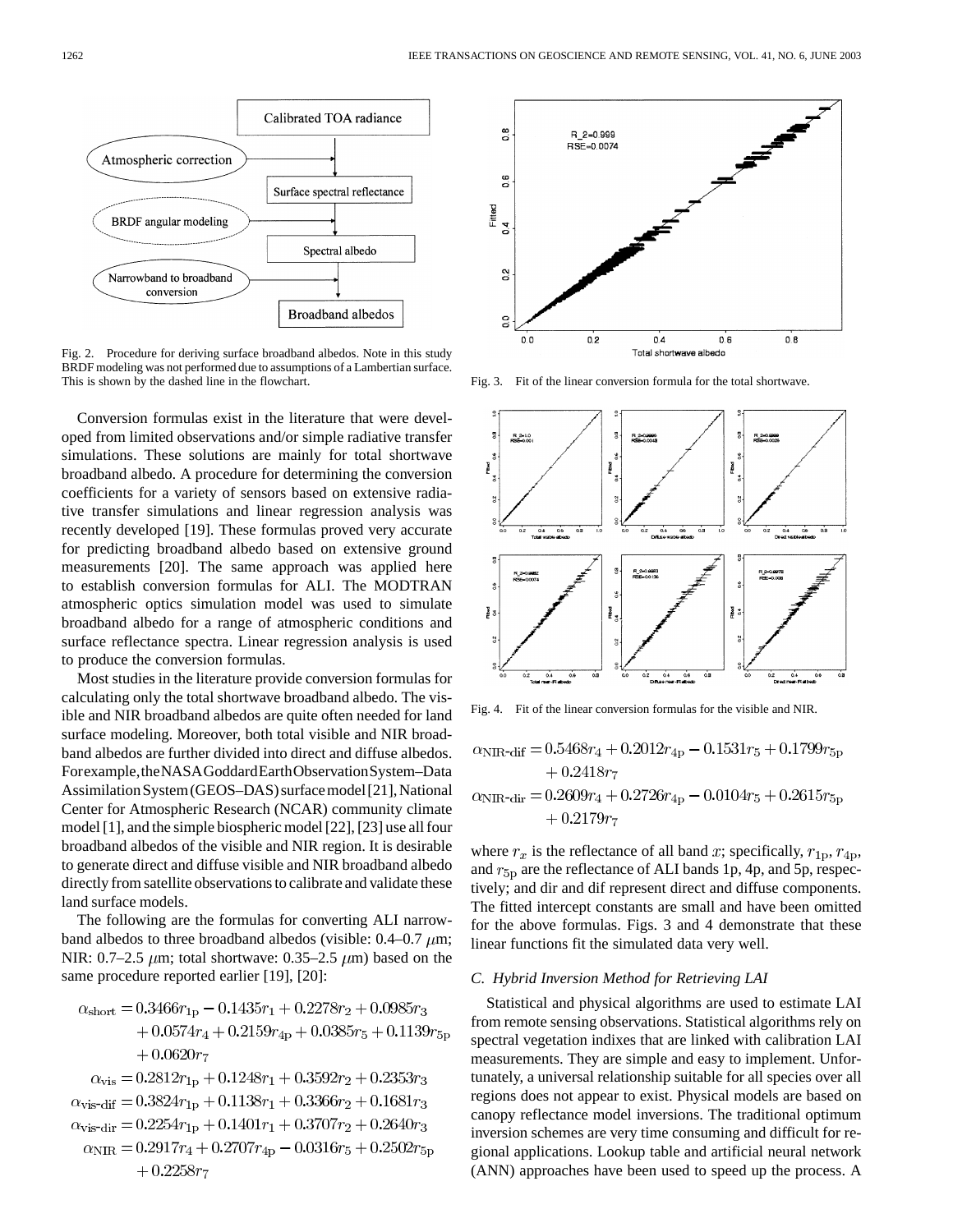

Fig. 5. Hybrid procedure for estimating LAI.

new approach, called a hybrid algorithm, combines canopy radiative transfer simulations with statistical regression using an ANN.

Our inversion algorithm is also a hybrid algorithm, similar to the approach for estimating broadband albedo (Fig. 5). The hybrid model is based on an initial off-line signature training [18], which is illustrated in the upper right corner of Fig. 5. These signatures are generated through extensive canopy radiative transfer simulations with variable inputs of different variables. The trained algorithm can be then used for online determination of the LAI values from remotely sensed data.

The physical part of the hybrid algorithm uses a canopy radiative transfer model for extensive simulations. For this study, we used the canopy radiative transfer model developed by Kuusk [24], [25]. The model outputs spectral reflectances that are then integrated into ALI band reflectances using the ALI spectral response functions. The statistical part of the hybrid algorithm uses a nonparametric regression algorithm (i.e., ANN) to link LAI and band reflectance. A major difference from the lookup table approach is that we do not have to fix most input variables (set them as constants) for the hybrid algorithm. During the canopy reflectance model simulations, many variables are used, each with a reasonable range. Then, the nonparametric regression algorithm links band reflectance with only the variables of interest (i.e., LAI in the current case).

Theoretically, we can keep every variable free during the simulation stage. It is, however, desirable to fix certain variables to which the band reflectances are not sensitive as realistic canopy models contain a few dozen variables. The reader is referred to the published algorithm description for details [18].

The Kuusk canopy model is very sensitive to soil reflectance. As it is unrealistic to vary multispectral soil reflectance randomly, the concept of a soil reflectance index based on the soil line concept was used [26]. By examining the red and NIR two-dimensional spectral reflectance space from the ALI imagery, a soil-line index was devised with its minimum value (0) at the low end of the soil line, and the maximum value (1) at the high end of the soil line. A soil-line index value corresponds to a set of multispectral soil reflectance that are interpolated.

Another important issue is to select the most favorable bands for the hybrid algorithm for a particular attribute (e.g., LAI), since certain bands are more sensitive to other factors. Using simulations, we select the best band combinations based on the

TABLE I BEST ALI COMBINATIONS FOR LAI RETRIEVAL. SPECTRAL BANDS ARE DESIGNATED BY BAND NUMBER. *p* REPRESENTS PRIME. DETAILS CAN BE FOUND IN [30]

| <b>Bands</b>    | $R^2$ | <b>RMSE</b> | Bands     | $R^2$ | <b>RMSE</b> |
|-----------------|-------|-------------|-----------|-------|-------------|
| 23              | 0.830 | 1.231       | 344p      | 0.785 | 1.678       |
| 24              | 0.783 | 1.786       | 3 4 5p    | 0.887 | 1.135       |
| 24p             | 0.817 | 1.535       | 345       | 0.735 | 2.087       |
| 25p             | 0.720 | 2.202       | 3 4p 5p   | 0.914 | 0.977       |
| 25              | 0.679 | 2.215       | 3 4p 5    | 0.732 | 2.078       |
| 34              | 0.800 | 1.671       | 3 5p 5    | 0.721 | 2.133       |
| 3 4p            | 0.821 | 1.516       | 4 4p 5p   | 0.945 | 0.739       |
| 3.5p            | 0.762 | 1.900       | 44p 5     | 0.947 | 0.697       |
| 35              | 0.760 | 1.810       | 4 5p 5    | 0.947 | 0.705       |
| 4 4p            | 0.966 | 0.535       | 4p 5p 5   | 0.603 | 2.902       |
| 4 5p            | 0.878 | 1.197       | 2344p     | 0.823 | 2.902       |
| 45              | 0.846 | 1.365       | 2345p     | 0.887 | 1.141       |
| 4p 5p           | 0.951 | 0.682       | 2345      | 0.714 | 2.263       |
| 4p <sub>5</sub> | 0.892 | 1.050       | 234p5p    | 0.916 | 0.941       |
| 5p <sub>5</sub> | 0.846 | 1.308       | 2 3 4p 5  | 0.729 | 2.102       |
| 2 3 4           | 0.780 | 1.794       | 2 3 5p 5  | 0.630 | 2.929       |
| 234p            | 0.807 | 1.614       | 244p5p    | 0.718 | 2.197       |
| 2 3 5p          | 0.737 | 2.078       | 244p5     | 0.493 | 3.601       |
| 2 3 5           | 0.690 | 2.417       | 245p5     | 0.793 | 1.783       |
| 244p            | 0.484 | 4.076       | 2 4p 5p 5 | 0.876 | 1.181       |
| 245p            | 0.873 | 1.240       | 3 4 4p 5p | 0.882 | 1.141       |
| 245             | 0.700 | 2.571       | 3 4 4p 5  | 0.873 | 1.182       |
| 2 4p 5p         | 0.933 | 0.826       | 3 4 5p 5  | 0.876 | 1.186       |
| 2 4p 5          | 0.738 | 2.207       | 3 4p 5p 5 | 0.947 | 0.704       |
| 2 5p 5          | 0.665 | 2.826       | 4 4p 5p 5 | 0.726 | 1.679       |

correlation coefficients and residuals between retrieved LAI and true LAI values (Table I). Note that band combinations with an rmse smaller than 1.0 are bolded. Other combinations produced much worse results and are not shown. It is clear from this analysis that the additional bands of ALI (beyond that of ETM+) are very useful for LAI inversion.

#### *D. Field Campaigns and Ground Measurements*

Extensive field measurements at BARC and CIAR were conducted to validate the data products. BARC is an EOS land core validation site [27], [28]. BARC has variable land cover types, whileCIARhaslargehomogeneouscropfields.Extensiveground measurements were collected coincident with EO-1 imagery acquisitions. Albedometers were used for broadband albedo measurements; field-portable spectroradiometers were used to measure spectral reflectance (350–2500 nm); and nondestructive optical methods with LAI2000 were used to measure LAI.

#### III. DATA ANALYSIS

## *A. Atmospheric Correction*

An assessment of the atmospheric correction algorithm to retrieve surface reflectance accurately was deemed necessary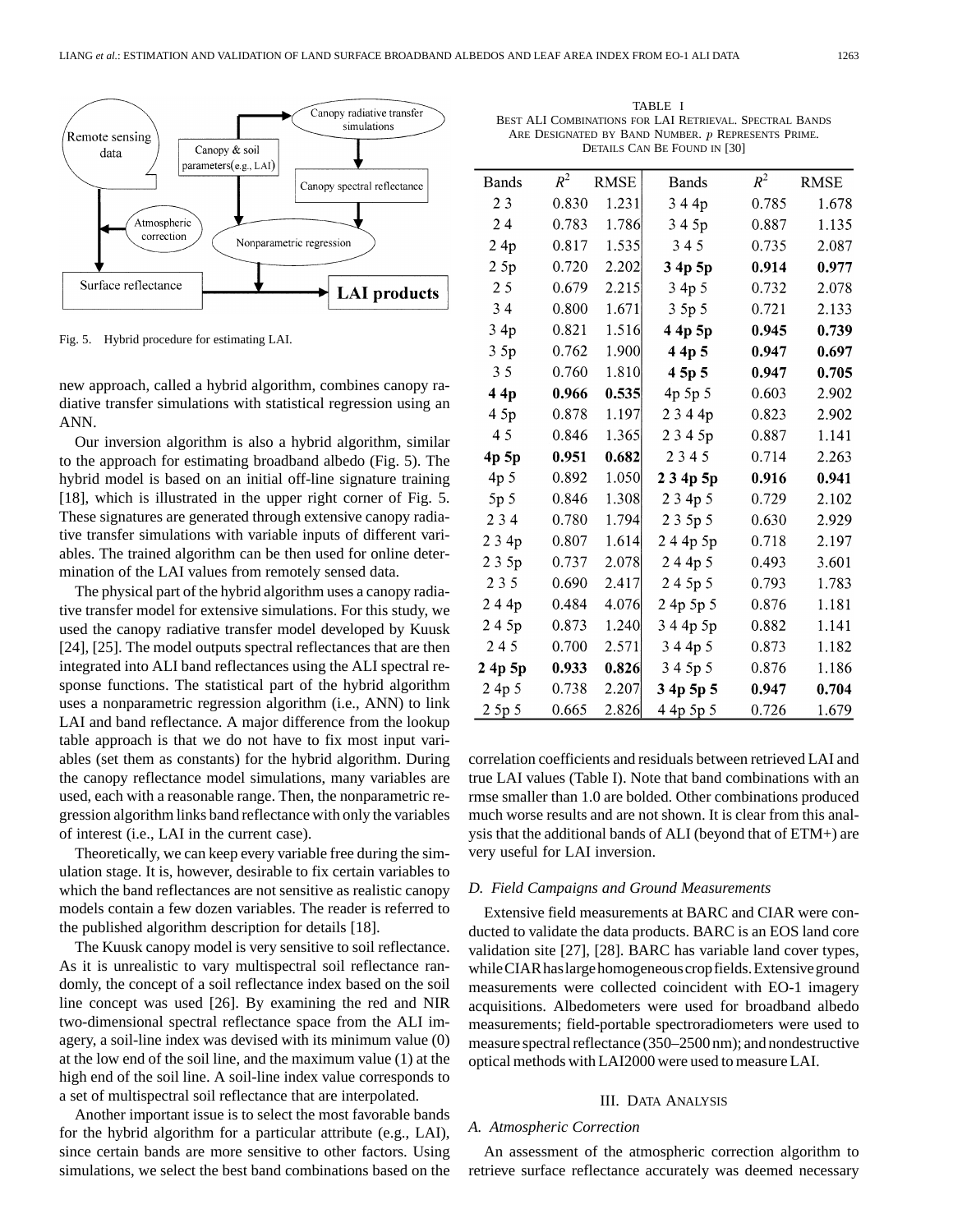

Fig. 6. ALI-derived and measured surface reflectance. The lines represent one standard deviation of the spectroradiometer-measured reflectance. Dates of acquisition were (solid circle, BARC) August 2, 2001, (hollow circle, CIAR) February 3, 2001, and (hollow diamond, CIAR) March 7, 2001.

as a first step. The assessment procedure is nearly identical to that of the ETM+ atmospheric correction algorithm validation [6]. Near the EO-1 overpass time  $(\pm 1 \text{ h})$ , spectroradiometers were used to measure the reflectance of transects in multiple large, homogeneous plots. The average value of the within-transect samples was used to represent the reflectance of a plot. The average reflectance spectra were then aggregated using the ALI spectral response functions. Fig. 6 shows comparisons of the surface spectral reflectance retrieved from ALI observations with the aggregated surface measurement values. The agreements are generally very good, although not all points match exactly. Factors that may contribute to the differences include selection of an inappropriate aerosol model, and the Lambertian surface assumption, among others. For the first four bands, the residual standard error (RSE) is roughly 0.01. For most other bands the RSE is close to 0.03.

An atmospherically corrected image example of suburban Beijing City, China is given in Fig. 7. The color composite imagery shows before (left image) and after (right image) atmospheric correction of three bands 4p, 3, and 2 (red, green, and blue, respectively). Fig. 8 shows the spatial distribution of TOA radiance differences of band 1. The differences are the original TOA radiance minus the calculated TOA radiance. (The calculated TOA radiance was a forward simulation using the retrieved surface reflectance, a clear atmosphere, and the same solar-viewing geometry.) It is evident that Fig. 8 captures the spatial distribution of the aerosols very well.

# *B. Broadband Albedo Estimation*

The conversion formulas that were developed from extensive radiative transfer simulations using ground measurements described in Section II-B were first validated. Spectroradiometer and albedometer ground measurements from BARC were utilized from five days: May 11 and August 4, 2000, and February 26, March 1, and March 29, 2001. Data were collected at CIAR



Fig. 7. False-color composite imagery (a) before and (b) after atmospheric correction (red: 4p, green: 3, blue: 2).



Fig. 8. EO-1 band-1 TOA radiance (in watts per square meter steradian micrometer) difference between before and after atmospheric correction.

on February 3, 2001. Details of the field measurements were presented by Liang *et al.* [20]. The visible broadband albedo can be deduced from the measured shortwave and NIR up and down radiative fluxes that were measured simultaneously. Fig. 9 compares the measured broadband albedos, with the three broadband albedos calculated using the conversion formulas from Section II-B. The results show excellent agreement. The predictions are not biased, and the residual squared errors for the total shortwave, visible, and NIR albedos are 0.010, 0.016, and 0.022, respectively.

Following the flowchart of Fig. 2, we can easily generate the broadband albedo maps if the surface is assumed to be Lambertian. Fig. 10 illustrates the retrieved three broadband albedo maps. Visually the spatial patterns and magnitudes look very reasonable.

The assumption of a Lambertian surface was debated when we published similar albedo maps from ETM+ data [20], [29]. The key argument was that the broadband albedo depends on both spectral *and* angular properties of the land surface. From the validation analysis of this study, and studies for other sensors [20], it appears that an assumption of spectral information dominance over the angular information does not lead to significant errors.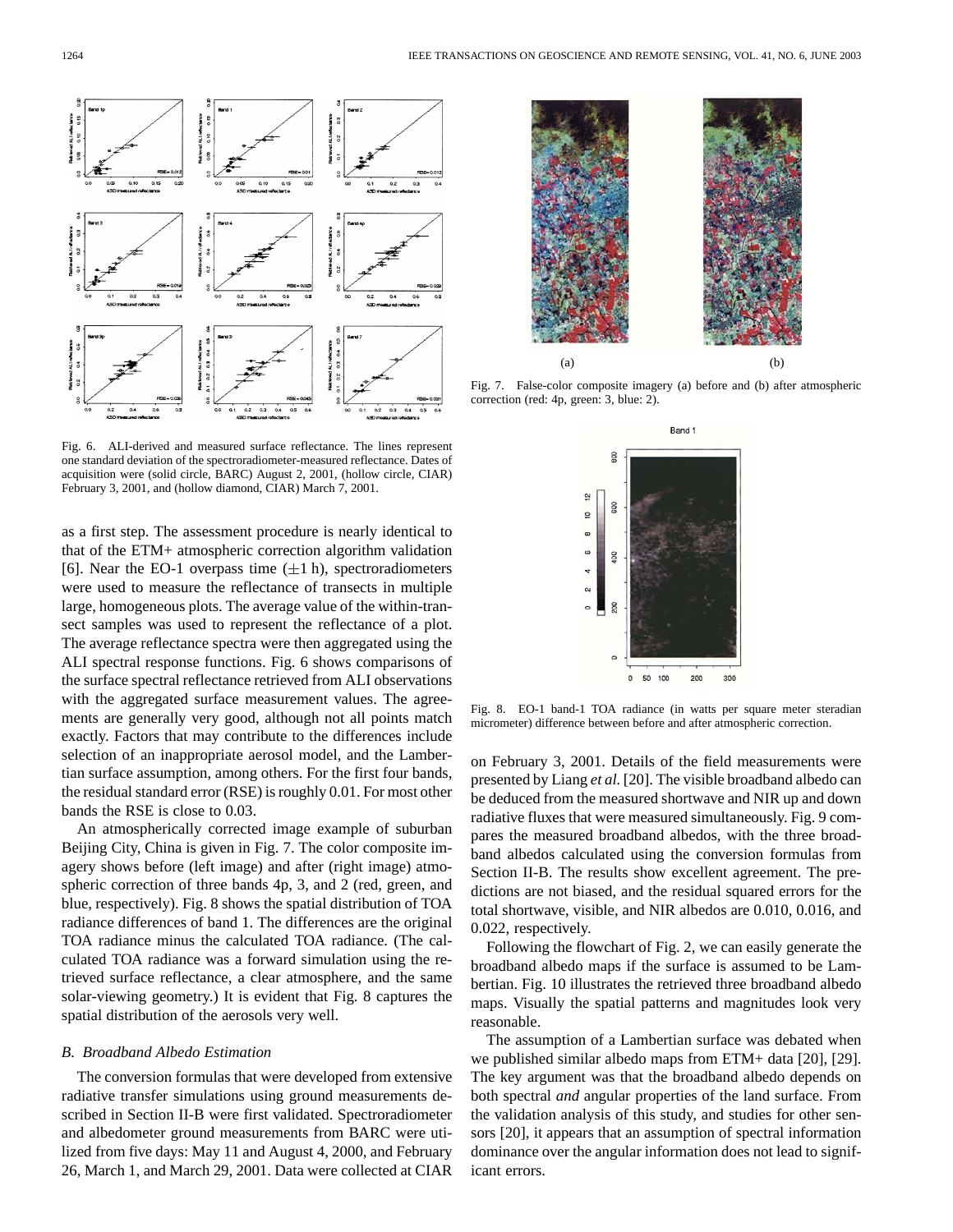

Fig. 9. Validation of the narrowband-to-broadband albedo conversion formulas using correlative ground measurements.



Fig. 10. Broadband albedo maps over Beijing from data shown in Fig. 7.

## *C. LAI Estimation*

As in Sections III-A and III-B, the first step is to validate the hybrid inversion algorithm for retrieving LAI from ALI imagery. Field measurements were conducted at both USDA/BARC and CIAR, primarily on three dates with EO-1 overpass: August 2, 2001 at BARC, and February 3, 2001 and January 12, 2002 at CIAR. Our focus is on the agricultural crops.

For each field campaign, we selected multiple small plots within large crop fields. Within each plot, several transects were identified, and LAI measurements were made along each transect using nondestructive methods. Because of geolocation and registration uncertainties, it is difficult to make direct comparisons on the pixel basis. Instead, the average LAI for each field was calculated. Comparisons between the measured and the retrieved LAI are shown in Fig. 11. This illustrates that the inversion algorithm works extremely well. The rmse is only 0.44. It is important to point out that none of the points in the figure were used to train the model. Additionally, we did not use any ground measurements to tune our algorithm. The ANN was trained using the simulation results from the Kuusk canopy radiative transfer model.

Given the promising performance of the hybrid inversion algorithm, we made LAI maps of our test sites. Fig. 12 shows crop LAI at three different times during the growing season at CIAR using bands 4 and 4p. The temporal patterns make sense for the southern hemisphere summer growing season. Note that the January imagery is from 2002 and is assumed not significantly different from 2001. LAI is highest during January for rice and



Fig. 11. Comparisons of the retrieved LAI values with the measured LAI values over both BARC and CIAR.



Fig. 12. LAI maps over CIAR from three ALI images. (A) January 12, 2002, (B) February 3, 2001, and (C) March 7, 2001.

corn, and smallest during March, whereas LAI is maximum for soybeans and sorghum during early February.

#### IV. CONCLUSION

A series of new algorithms for estimating albedo and LAI using ALI data have been developed and validated through extensive ground measurements at two validation sites. The results indicate that these algorithms are very accurate and that the additional ALI bands beyond those of ETM+ are helpful for atmospheric correction and retrieval of land surface variables.

Since almost all inversion algorithms are based on surface reflectance, atmospheric correction is a necessary step for converting TOA radiance to surface reflectance. It was shown that a newly developed ETM+ atmospheric correction algorithm can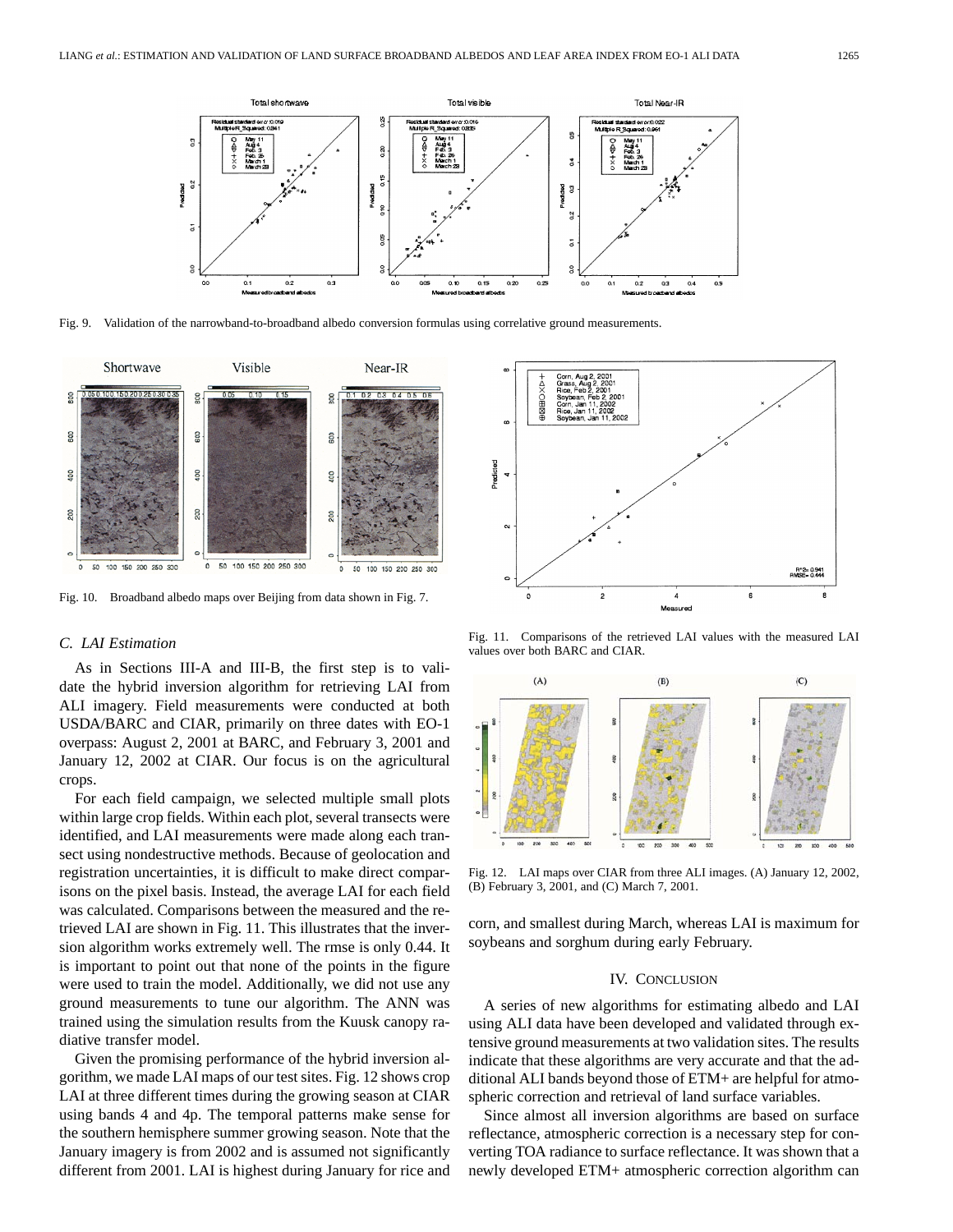be successfully extended to correct ALI imagery. The atmospheric correction algorithm can retrieve surface reflectance accurately with small residual errors for shortwave and NIR bands. The algorithm is particularly able to remove the effects of heterogeneous aerosol scattering.

Spectral albedo was approximated as a function of retrieved nadir ALI reflectance. Thus, a Lambertain surface assumption in the atmospheric correction algorithm appears adequate at least for the landscape with the dominate agricultural fields. This supports previous investigations suggesting that wavelength dependence is more important when calculating surface broadband albedo than angular reflectance dependence. New formulas for converting ALI narrowband albedos to broadband albedos appeared to work well, based on comparisons with field measurements made at BARC and CIAR.

A hybrid LAI estimation algorithm that combines extensive canopy radiative transfer simulations (physical) with nonparametric regression methods (statistical) offers a promising alternative to traditional approaches. The algorithm incorporates a soil reflectance index based on the soil line concept. LAI maps for CIAR during the 2000/2001 and 2001/2002 summer growing seasons produced with the hybrid algorithm were sensitive enough to capture expected temporal patterns related to local management and crop phenology.

Future efforts will include incorporation of realistic surface directional reflectance properties into the algorithms. Another will be to extend these algorithms to hyperspectral data, such as Hyperion imagery. Validation of algorithms under different conditions as conducted with this presentation will be integral to the analyses. The comparison will also be performed for ETM and ALI for albedo and LAI. ETM is the baseline and both ALI and Hyperion need to be compared to the current baseline of ETM.

#### ACKNOWLEDGMENT

The authors are very grateful to many individuals who helped collect the correlative ground measurements, particularly C. Shuey (University of Maryland) and A. Russ (USDA/BARC). Thanks to D. Jupp [CSRIO Earth Observation Centre (EOC)] for his guidance and assistance in many aspects, to B. Datt and S. Campbell (CSIRO EOC), who assisted with field data collection at CIAR, and L. Thorp for helping process some of these data. The authors would like to thank S. Ungar, for his leadership in the EO-1 project, and to all other EO-1 project staff for their great assistance. Thanks also to landholders who allowed us access to their properties.

#### **REFERENCES**

- [1] J. T. Kiehl, J. J. Hack, G. B. Bonan, B. A. Boville, P. Briegleb, D. L. Williamson, and P. J. Rasch, "Description of the NCAR community climate model," National Center for Atmospheric Res., Boulder, CO, NCAR Tech. Note NCAR/TN-420+STR, 1996.
- [2] R. E. Dickinson, "Land surface processes and climate-surface albedos" and energy balance," *Adv. Geophys.*, vol. 25, pp. 305–353, 1983.
- [3] R. D. Cess, "Biosphere-albedo feedback and climate modeling," *J. Atmos. Sci.*, vol. 35, pp. 1765–1768, 1978.
- [4] S. Liang, *Quantitative Remote Sensing of Land Surfaces*. New York: Wiley, 2003.
- [5] S. Liang, H. Fang, and M. Chen, "Atmospheric correction of landsat ETM+ land surface imagery: I. Methods," *IEEE Trans. Geosci. Remote Sensing*, vol. 39, pp. 2490–2498, Nov. 2001.
- [6] S. Liang, H. Fang, M. Chen, C. Shuey, C. Walthall, and C. Daughtry, "Atmospheric correction of landsat ETM+ land surface imagery: II. Validation and applications," *IEEE Trans. Geosci. Remote Sensing*, vol. 40, pp. 2736–2746, Dec. 2002.
- [7] W. Lucht, C. B. Schaaf, and A. H. Strahler, "An algorithm for the retrieval of albedo from space using semiempirical BRDF models," *IEEE Trans. Geosci. Remote Sensing*, vol. 38, pp. 977–998, Mar. 2000.
- [8] C. Schaaf, A. Strahler, W. Lucht, T. Tsung, F. Gao, X. Li, N. Strugll, L. Chen, P. Muller, P. Lewis, M. Barnsley, P. Hobson, M. Disney, M. Dunderdale, R. d'Entremont, B. Hu, S. Liang, and J. J. Privette, "First operational BRDF, albedo Nadir reflectance products from MODIS," *Remote Sens. Environ.*, vol. 83, pp. 135–148, 2002.
- [9] S. Liang, "A direct algorithm for estimating land surface broadband albedos from MODIS imagery," *IEEE Trans. Geosci. Remote Sensing*, vol. 41, pp. 136–145, Jan. 2003.
- [10] C. O. Justice, "Monitoring East African vegetation using AVHRR data," *Int. J. Remote Sens.*, vol. 6, pp. 1335–1372, 1986.
- [11] T. N. Carlson and D. A. Ripley, "On the relation between NDVI, fractional vegetation cover, and leaf area index," *Remote Sens. Environ.*, vol. 62, pp. 241–252, 1998.
- [12] F. B. Guyot, "Potential and limits of vegetation indices for LAI and APAR assessment," *Remote Sens. Environ.*, vol. 35, pp. 161–173, 1991.
- [13] Y. Knyazikhin, J. V. Martonchik, R. B. Myneni, D. J. Diner, and S. W. Running, "Synergistic algorithm for estimating vegetation canopy leaf area index and fraction of absorbed photosynthetically active radiation from MODIS and MISR data," *J. Geophys. Res.*, vol. 103, pp. 32 257–32 275, 1998.
- [14] Y. Knyazikhin, J. V. Martonchik, D. J. Diner, R. B. Myneni, M. M. Verstraete, B. Pinty, and N. Gobron, "Estimation of vegetation canopy leaf area index and fraction of absorbed photosynthetically active radiation from atmosphere-corrected MISR data," *J. Geophys. Res.*, vol. 103, pp. 32 239–32 256, 1998.
- [15] P. Gong, S. X. Wang, and S. Liang, "Inverting a canopy reflectance model using a neural network," *Int. J. Remote Sens.*, vol. 20, pp. 111–122, 1999.
- [16] M. Weiss, F. Baret, M. Leroy, O. Hautecoeur, L. Prevot, and N. Bruguier, "Validation of neural net techniques to estimate canopy biophysical variables from remote sensing data," *Agronomie*, vol. 22, pp. 547–553, 2002.
- [17] D. Kimes, J. Gastellu-Etchegorry, and P. Estève, "Recovery of forest canopy characteristics through inversion of a complex 3D model," *Remote Sens. Environ.*, vol. 79, pp. 320–328, 2002.
- [18] H. Fang and S. Liang, "Retrieve LAI from Landsat-7 ETM+ data with a neural network method: Simulation and validation," *IEEE Trans. Geosci. Remote Sensing*, to be published.
- [19] S. Liang, "Narrowband to broadband conversions of land surface albedo," *Remote Sens. Environ.*, vol. 76, pp. 213–238, 2001.
- [20] S. Liang, C. Shuey, H. Fang, A. Russ, M. Chen, C. Walthall, C. Daughtry, and R. Hunt, "Narrowband to broadband conversions of land surface albedo: II. Validation," *Remote Sens. Environ.*, vol. 84, pp. 25–41, 2003.
- [21] R. Koster and M. Suarez, "Modeling the land surface boundary in climate models as a composite of independent vegetation stands," *J. Geophys. Res.*, vol. 97, pp. 2697–2715, 1992.
- [22] Y. Xue, P. Sellers, J. Kinter III, and J. Shukla, "A simplified biosphere model for global climate studies," *J. Climate*, vol. 4, pp. 345–364, 1991.
- [23] P. J. Sellers, S. O. Los, C. J. Tucker, C. O. Justice, D. A. Dazlich, G. J. Collatz, and D. A. Randall, "A revised land surface parameterization (SiB2) for atmospheric GCM's. Part II: The generation of global fields of terrestrial biophysical parameters from satellite data," *J. Climate*, vol. 9, pp. 706–737, 1996.
- [24] A. Kuusk, "A fast invertible canopy reflectance model," *Remote Sens. Environ.*, vol. 51, pp. 342–350, 1995.
- [25] , "A Markov chain model of canopy reflectance," *Agricultur. Forest Meteorol.*, vol. 76, pp. 221–236, 1995.
- [26] F. Baret, S. Jacquemoud, and J. F. Hanocq, "The soil line concept in remote sensing," *Remote Sensing. Rev.*, vol. 7, pp. 65–82, 1993.
- [27] C. Justice, D. Starr, D. Wickland, J. Privette, and T. Suttles, "EOS land validation coordination: An update," *Earth Obs.*, vol. 10, pp. 55–60, 1998.
- [28] J. Morisette, J. Privette, C. Justice, D. Olson, J. Dwyer, P. Davis, D. Starr, and D. Wickland, "The EOS land validation core sites: Background information and current status," *Earth Obs.*, vol. 11, pp. 11–26, 1999.
- [29] S. Liang, F. Fang, M. Chen, C. Shuey, C. Walthall, C. Daughtry, J. Morisette, C. Schaaf, and A. Strahler, "Validating MODIS land surface reflectance and albedo products: Methods and preliminary results, *Remote Sens. Environ.*, vol. 83, pp. 149–162, 2002.
- [30] S. Ungar et al., "Overview of the Earth Observing 1 (EO-1) mission," *IEEE Trans. Geosci. Remote Sensing*, vol. 41, pp. 1149–1159, June 2003.